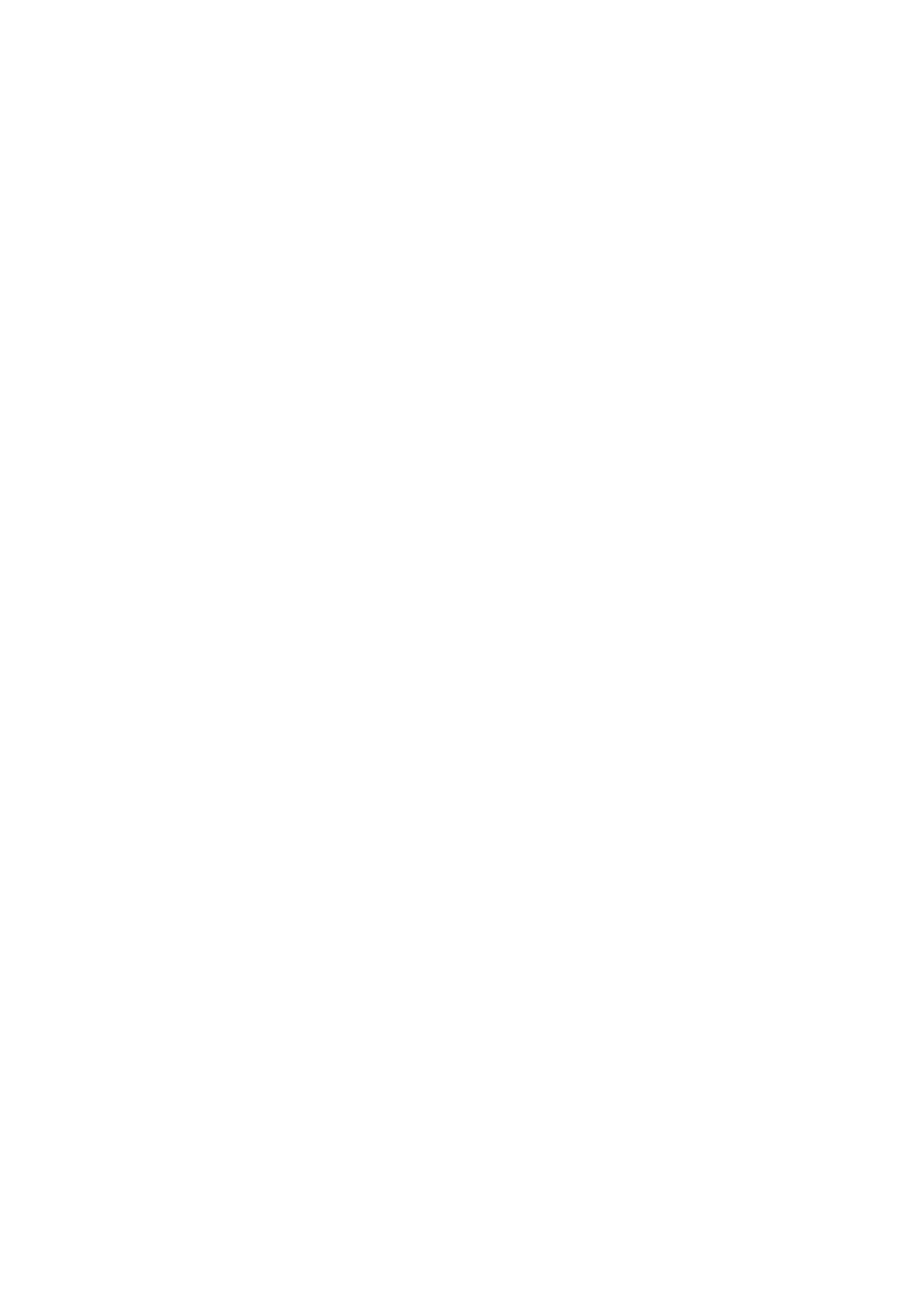## **Minutes** of the **ORDINARY COUNCIL (TOWN PLANNING) MEETING OF THE HUME CITY COUNCIL** held on Monday, 27 September 2021 **at 7.00PM**

Virtual Meeting was livestreamed via [www.hume.vic.gov.au](http://www.hume.vic.gov.au/)

| To:<br>a: Council | Cr Joseph Haweil<br>Cr Jack Medcraft<br>Cr Jarrod Bell<br>Cr Chris Hollow<br>Cr Jodi Jackson<br>Cr Naim Kurt<br>Cr Sam Misho<br>Cr Carly Moore<br>Cr Jim Overend            | Mayor<br>Deputy Mayor                                                                                                                                                                                                                                                                                                                                                                              |
|-------------------|-----------------------------------------------------------------------------------------------------------------------------------------------------------------------------|----------------------------------------------------------------------------------------------------------------------------------------------------------------------------------------------------------------------------------------------------------------------------------------------------------------------------------------------------------------------------------------------------|
| b: Officers       | Ms Sheena Frost<br>Mr Hector Gaston<br>Mr Michael Sharp<br>Ms Roslyn Wai<br>Mr Peter Waite<br>Mr Bruce Fordham<br>Mr James McNulty<br>Ms Megan Kruger<br>Ms Joanne Grindrod | <b>Chief Executive Officer</b><br><b>Director Community Services</b><br>Director Planning and Development<br>Director Communications, Engagement and<br>Advocacy<br>Director Sustainable Infrastructure and Services<br><b>Acting Director Corporate Services</b><br>Manager Statutory Planning and Building<br><b>Control Services</b><br><b>Manager Governance</b><br>Governance Support Officer |

## **Proceedings to be Recorded**

The Mayor advised that the Council meeting was being livestreamed on Council's website and that an audio recording of the Council meeting would be made and published to Council's website within 2 working days of the meeting. The Mayor also advised that as Council is the owner of the copyright of the livestream and notwithstanding anything appearing on Council's website, any recording, copying or other use of the livestream is strictly prohibited and would therefore constitute a breach of Council's copyright.

## **Gallery Not in Attendance**

The Mayor advised that as members of the gallery could not be in attendance at the meeting, any person wishing to make comment to reports listed on the Agenda, had been requested to submit their comments in advance of the meeting. Provided they are compliant with Council's Governance Rules, with the exception of being present at the meeting, these comments would be read out by the Chief Executive Officer.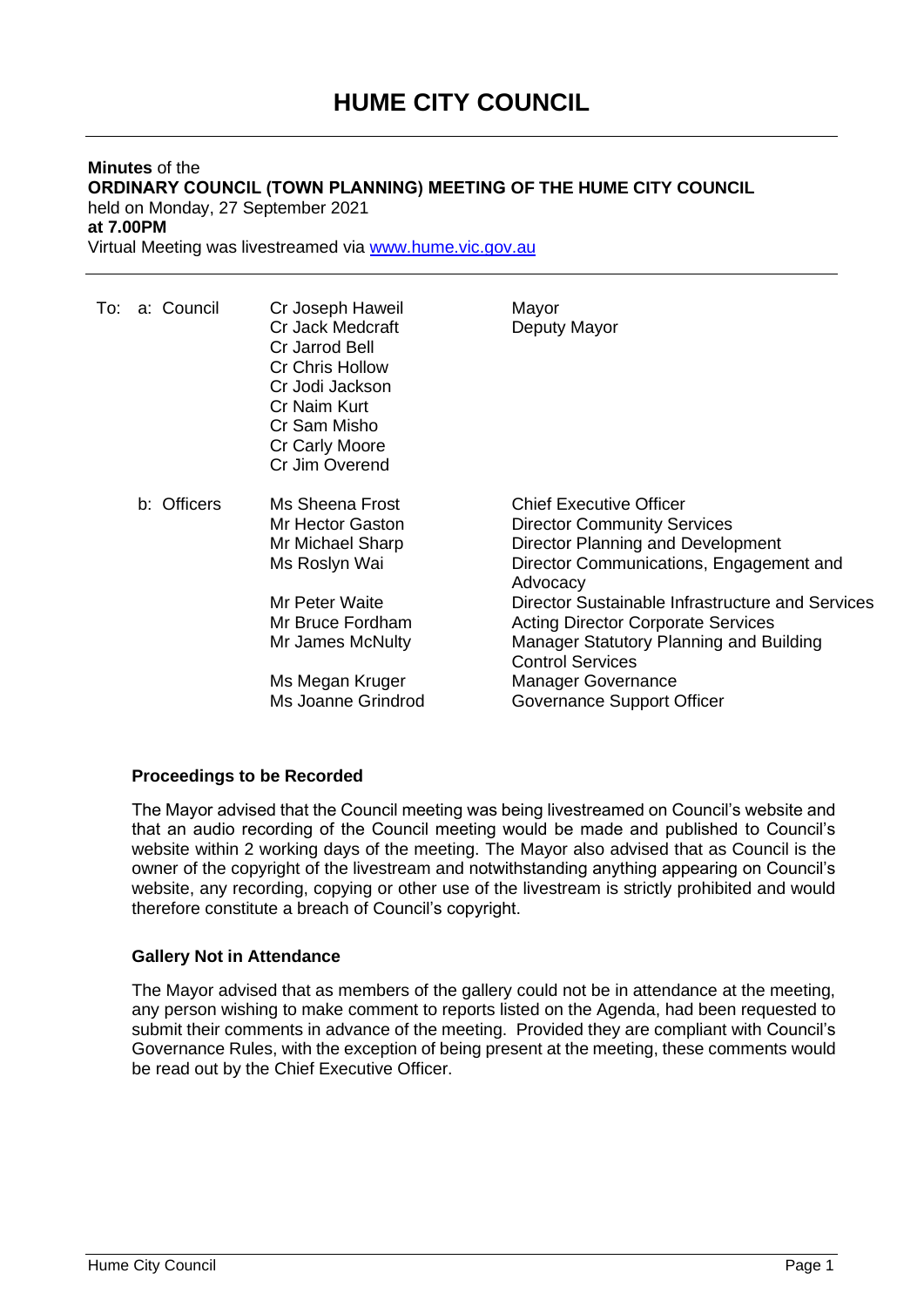## **ORDER OF BUSINESS**

#### **1. ACKNOWLEDGEMENT OF THE TRADITIONAL CUSTODIANS OF THIS LAND**

The Mayor read the following:

*"Hume City Council recognises the rich Aboriginal heritage within the municipality and* acknowledges the Wurundjeri Woi Wurrung, which includes the Gunung Willam Balluk clan, *as the Traditional Custodians of this land.*

*Council embraces Aboriginal and Torres Strait Islander living cultures as a vital part of Australia's identity and recognises, celebrates and pays respect to the existing family members of the Wurundjeri Woi Wurrung and to Elders past, present and future."*

## **2. PRAYER**

The Mayor advised that Councillors would normally be asked to stand for the Prayer as a sign of respect, however given that the meeting is being conducted online Councillors would not be required to stand on this occasion.

The Mayor read the following:

*"Almighty God, we humbly beseech Thee to vouchsafe Thy blessing upon this Council. Direct and prosper its deliberations to the advancement of Thy glory and the true welfare of the people of the Hume City."*

Amen

### **3. APOLOGIES**

An apology was received from Cr Karen Sherry.

At its Meeting on 13 September 2021 Council resolved to direct Cr Dance to not attend the next two Ordinary meetings of Council, on 27 September 2021 and 11 October 2021.

An apology was received from Cr Dance.

## **4. DISCLOSURE OF INTEREST**

Councillors' attention is drawn to the provisions of the Local Government Act 2020 and Council's Governance Rules in relation to the disclosure of conflicts of interests. Councillors are required to disclose any conflict of interest immediately before consideration or discussion of the relevant item. Councillors are then required to leave the Chamber during discussion and not vote on the relevant item.

No Councillors declared any Conflict of Interest.

#### **5. CONDOLENCE MOTIONS**

#### **CNM051 MISS HELEN JACKSON**

**Moved** Cr Jodi Jackson, **Seconded** Cr Naim Kurt

#### **I move a condolence motion for Miss Helen Jackson on behalf of The Alumni of Pascoe Vale Girls, "Miss Jackson's Girls".**

Cr Jack Medcraft left the meeting before the vote on item CNM051 – Condolence Motion, the time being 7:07pm, and returned to the meeting prior to the vote in the item, the time being 7:09pm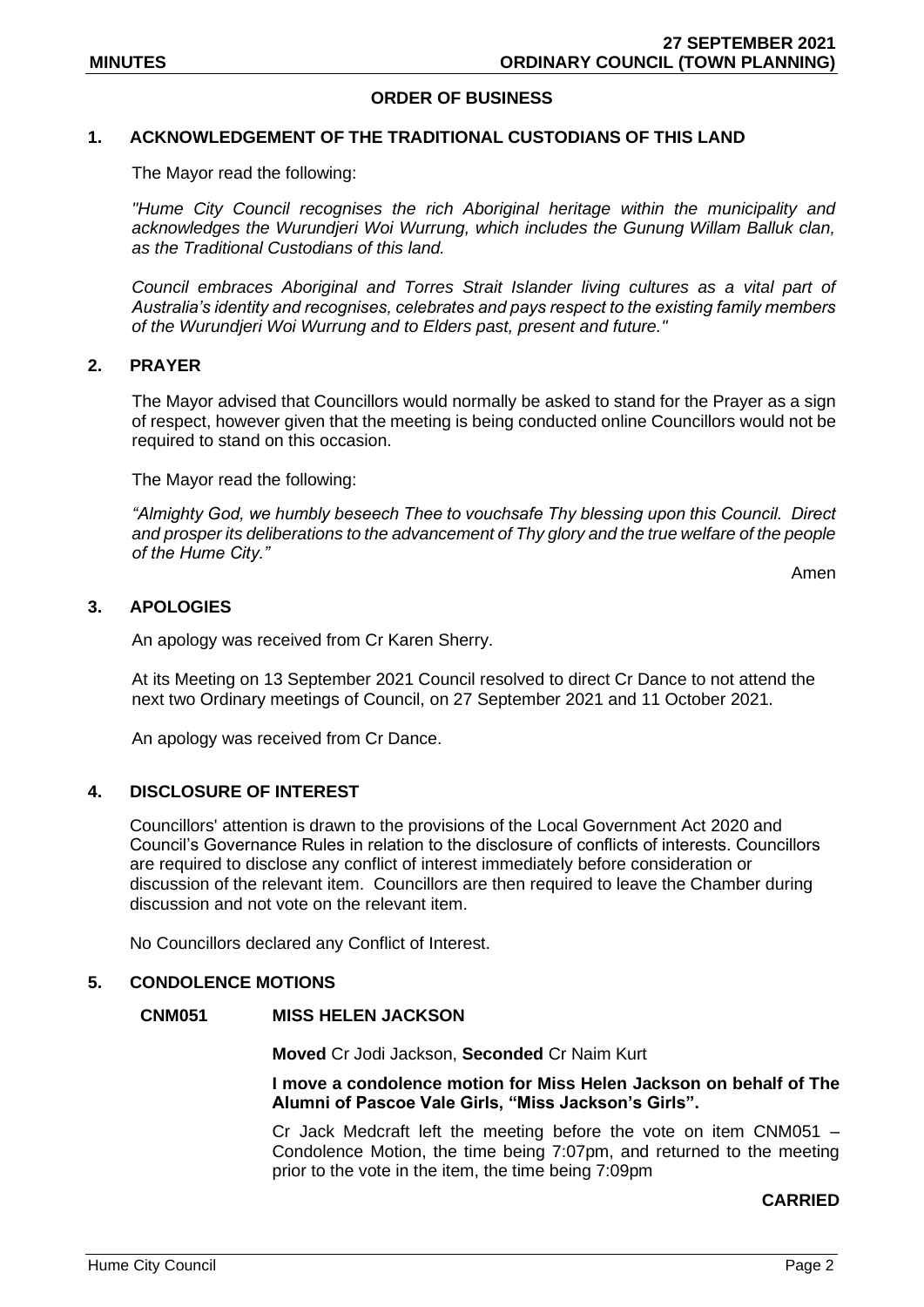## **6. OFFICER'S REPORTS**

## **Reports Identified as Requiring Individual Discussion**

| Report No.   | Report                                                                                                                                                | Page in<br>Agenda |
|--------------|-------------------------------------------------------------------------------------------------------------------------------------------------------|-------------------|
| <b>SU591</b> | 265 Oaklands Road Oaklands Junction - Use and<br>development of the land for a Freezing and Cool<br>Storage facility and the reduction of car parking | 3                 |

The Chief Executive Officer read out a submitted statement on behalf of Mr Dominic Scally.

**Moved** Cr Jack Medcraft, **Seconded** Cr Sam Misho

**2.1 That Council, having considered the amended application on its merits, resolves to advise the Tribunal and all parties to the proceedings that its previous decision is set aside, and it substitutes a new decision recommending the grant of a Planning Permit be issued for the use and development of a Freezing and Cool Storage facility and reduction of car parking, subject to the conditions at Attachment 1.**

**CARRIED**

| Report No.   | <b>Report</b>                                                                                                  | Page in |
|--------------|----------------------------------------------------------------------------------------------------------------|---------|
|              |                                                                                                                | Agenda  |
| <b>SU592</b> | 13-15 Rawdon Street, Bulla - Development of six<br>dwellings and reduction in one visitor car parking<br>space | -39     |

The Chief Executive Officer read out a submitted statement on behalf of Mr Noah Williams of Urban Design and Management, Ms Susanna Dargan and Ms Julie Hood.

**Moved** Cr Jack Medcraft, **Seconded** Cr Sam Misho

**2.1 That Council, having considered the application on its merits and the objections received, resolves to issue a Notice of Decision to Grant a Planning Permit for development of six dwellings and reduction in one visitor car parking space per the conditions in Attachment 1.**

**CARRIED**

| Report No.   | Report                                           | Page in<br>Agenda |
|--------------|--------------------------------------------------|-------------------|
| <b>SU598</b> | <b>Affordable Housing Policy</b>                 | 187               |
|              | <b>Moved Cr Naim Kurt, Seconded Cr Sam Misho</b> |                   |

**2.1 That Council adopts the Affordable Housing Policy in Attachment 1.** 

| Report No. | Report | Page in |
|------------|--------|---------|
|            |        | Agenda  |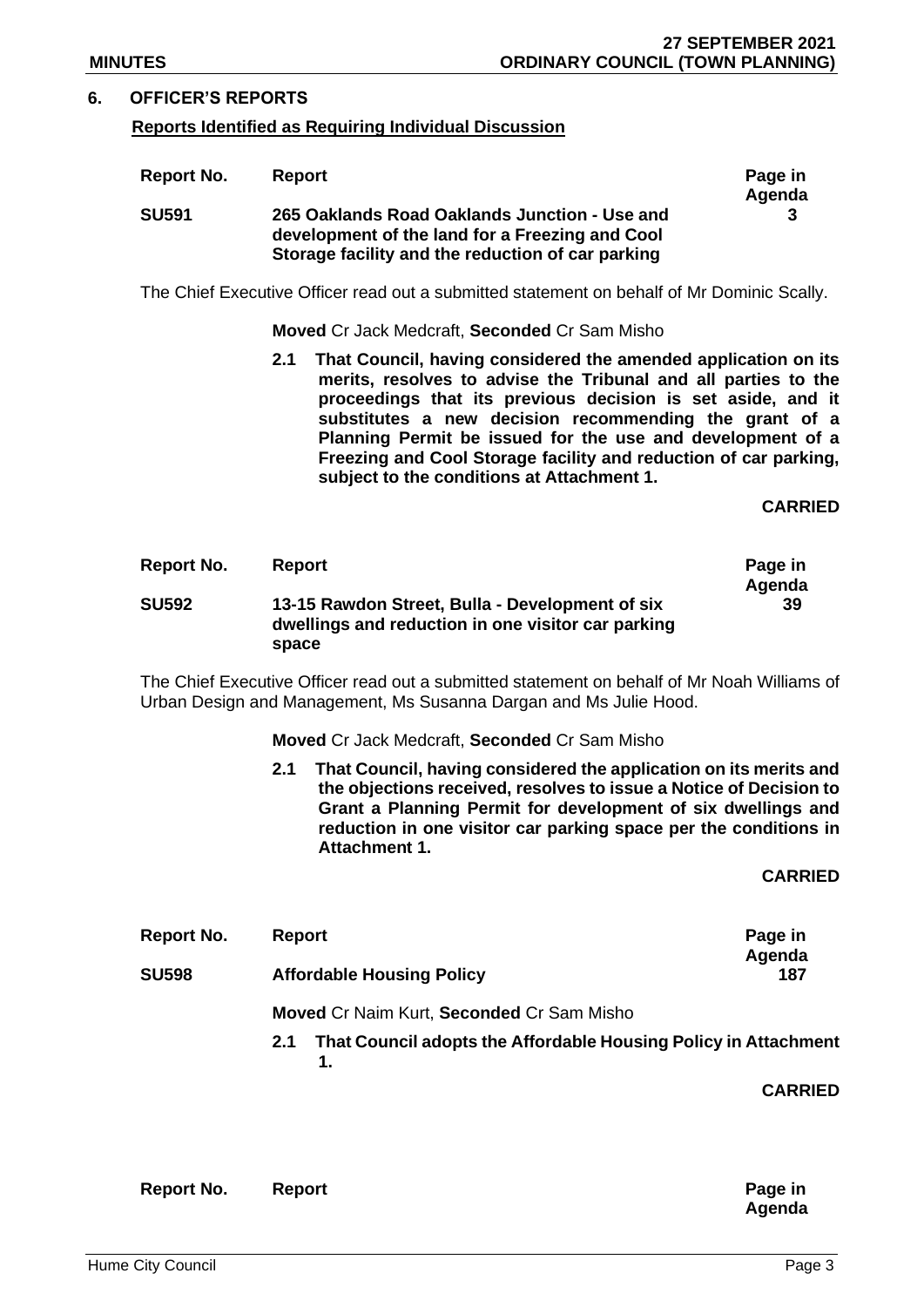#### **GE566 Correspondence received from or sent to Government Ministers or Members of Parliament - August 2021 283**

**Moved** Cr Naim Kurt, **Seconded** Cr Jodi Jackson

**2.1 That Council notes this report on correspondence received from or sent to Government Ministers or Members of Parliament.**

**CARRIED**

## **Reports Not Otherwise Dealt With**

**Moved** Cr Jack Medcraft, **Seconded** Cr Jim Overend

| <b>Report No.</b> | <b>Report</b>                                                                                                                                     | Page in<br>Agenda |
|-------------------|---------------------------------------------------------------------------------------------------------------------------------------------------|-------------------|
| <b>SU593</b>      | 224 Mickleham Road, Gladstone Park - use<br>and development of the land for a medical<br>centre, reduction in carparking and display of<br>signs. | 67                |
| <b>SU594</b>      | 3 Bradley Street, Broadmeadows - The<br>development of land for one dwelling to the<br>rear, and buildings and works to the existing<br>dwelling  | 93                |
| <b>SU595</b>      | 8 Elmar Court, Campbellfield                                                                                                                      | 123               |
| <b>SU596</b>      | <b>Statutory Planning Monthly Report - August</b><br>2021                                                                                         | 161               |
| <b>SU597</b>      | Amendment C259 - 45 Yaldwin Street Kalkallo<br>- Deletion of Road Closure Overlay (RXO)                                                           | 177               |
| <b>GE564</b>      | 2021/22 Growing Suburbs Fund Projects                                                                                                             | 243               |
| <b>GE565</b>      | <b>Hume City Council Procurement Policy</b>                                                                                                       | 249               |

**be adopted.**

## **CARRIED**

| Report                                                                                                                                         | Page in<br>Agenda |
|------------------------------------------------------------------------------------------------------------------------------------------------|-------------------|
| 224 Mickleham Road, Gladstone Park - use and<br>development of the land for a medical centre, reduction<br>in carparking and display of signs. | 67                |
| <b>Moved Cr Jack Medcraft, Seconded Cr Jim Overend</b>                                                                                         |                   |
|                                                                                                                                                |                   |

**2.1 That Council, having considered the application on its merits and the objections received, resolves to issue a notice of decision to grant a planning permit for the use and development of the land as a medical centre, reduction in car parking and display of signs at 224 Mickleham Road, Gladstone Park, subject to the conditions included in Attachment 1.**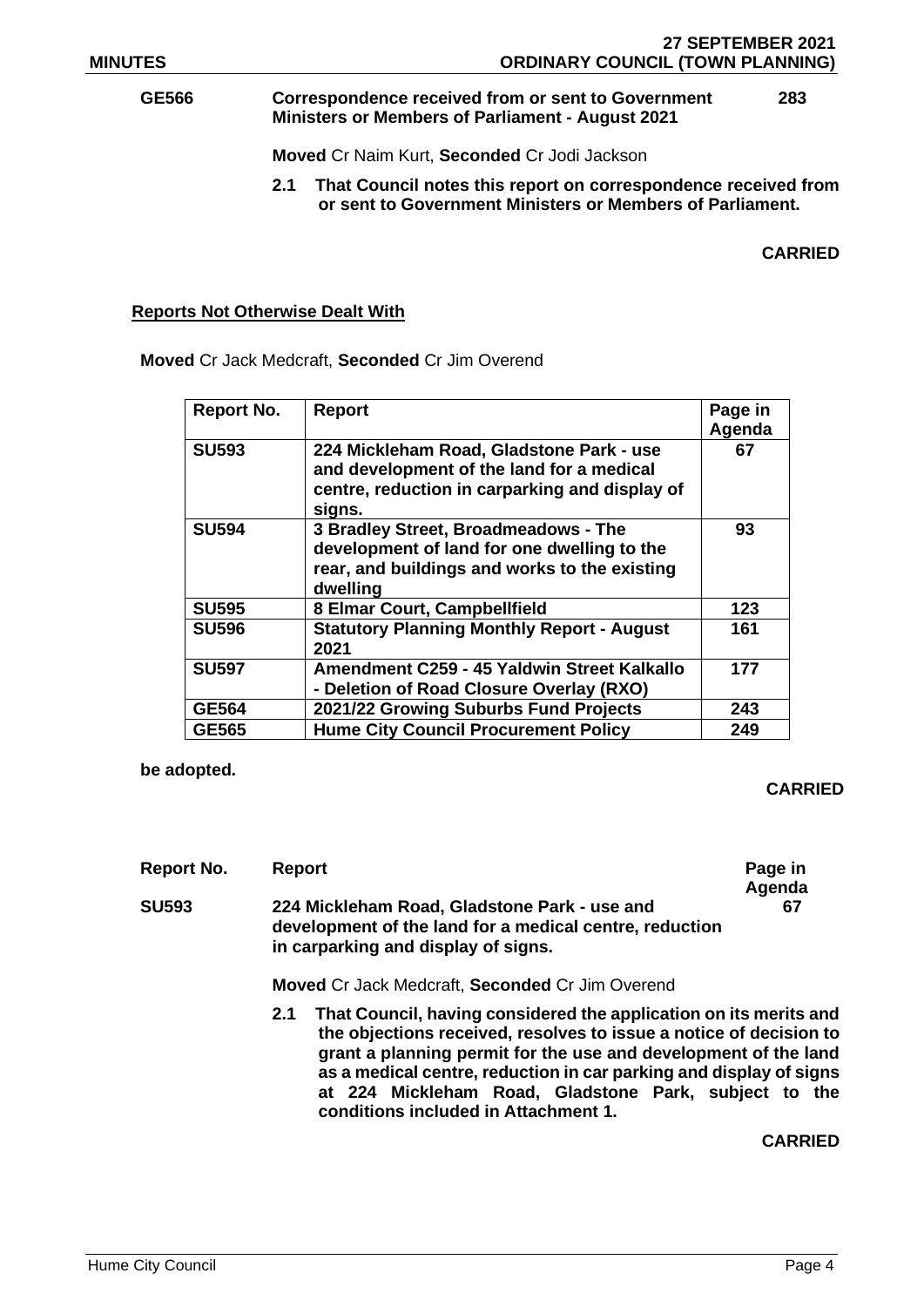**Report No. Report Page in** 

**Agenda SU594 3 Bradley Street, Broadmeadows - The development of land for one dwelling to the rear, and buildings and works to the existing dwelling**

**Moved** Cr Jack Medcraft, **Seconded** Cr Jim Overend

**2.1 That Council, having considered the application on its merits, resolves to issue a Notice of Decision to Grant a Planning Permit, and allow the development of land for one dwelling to the rear, and buildings and works to the existing dwelling at 3 Bradley Street, Broadmeadows subject to the conditions in Attachment 1.**

**CARRIED**

**93**

| Report No.   | Report                       | Page in |
|--------------|------------------------------|---------|
|              |                              | Agenda  |
| <b>SU595</b> | 8 Elmar Court, Campbellfield | 123     |

**Moved** Cr Jack Medcraft, **Seconded** Cr Jim Overend

**2.1 That Council, having considered the application on its merits and the objections received, resolves to issue a Notice of Decision to Grant a Planning Permit for the development of a double storey dwelling to the rear of an existing dwelling at 8 Elmar Court, Campbellfield, subject to the conditions in Attachment 1.**

**CARRIED**

| Report No.   | Report                                                 | Page in<br>Agenda |
|--------------|--------------------------------------------------------|-------------------|
| <b>SU596</b> | <b>Statutory Planning Monthly Report - August 2021</b> |                   |
|              | <b>Moved Cr Jack Medcraft, Seconded Cr Jim Overend</b> |                   |
|              | That the report be noted.<br>2.1                       |                   |

## **CARRIED**

| Report No.   | <b>Report</b>                                                                           |  |  |  |
|--------------|-----------------------------------------------------------------------------------------|--|--|--|
| <b>SU597</b> | Amendment C259 - 45 Yaldwin Street Kalkallo - Deletion<br>of Road Closure Overlay (RXO) |  |  |  |
|              |                                                                                         |  |  |  |

**Moved** Cr Jack Medcraft, **Seconded** Cr Jim Overend

**2.1 That Council requests the Minister for Planning to prepare and approve Amendment C259 to the Hume Planning Scheme under Section 20A of the** *Planning and Environment Act 1987* **to delete the Road Closure Overlay at 45 Yaldwin Street, Kalkallo.**